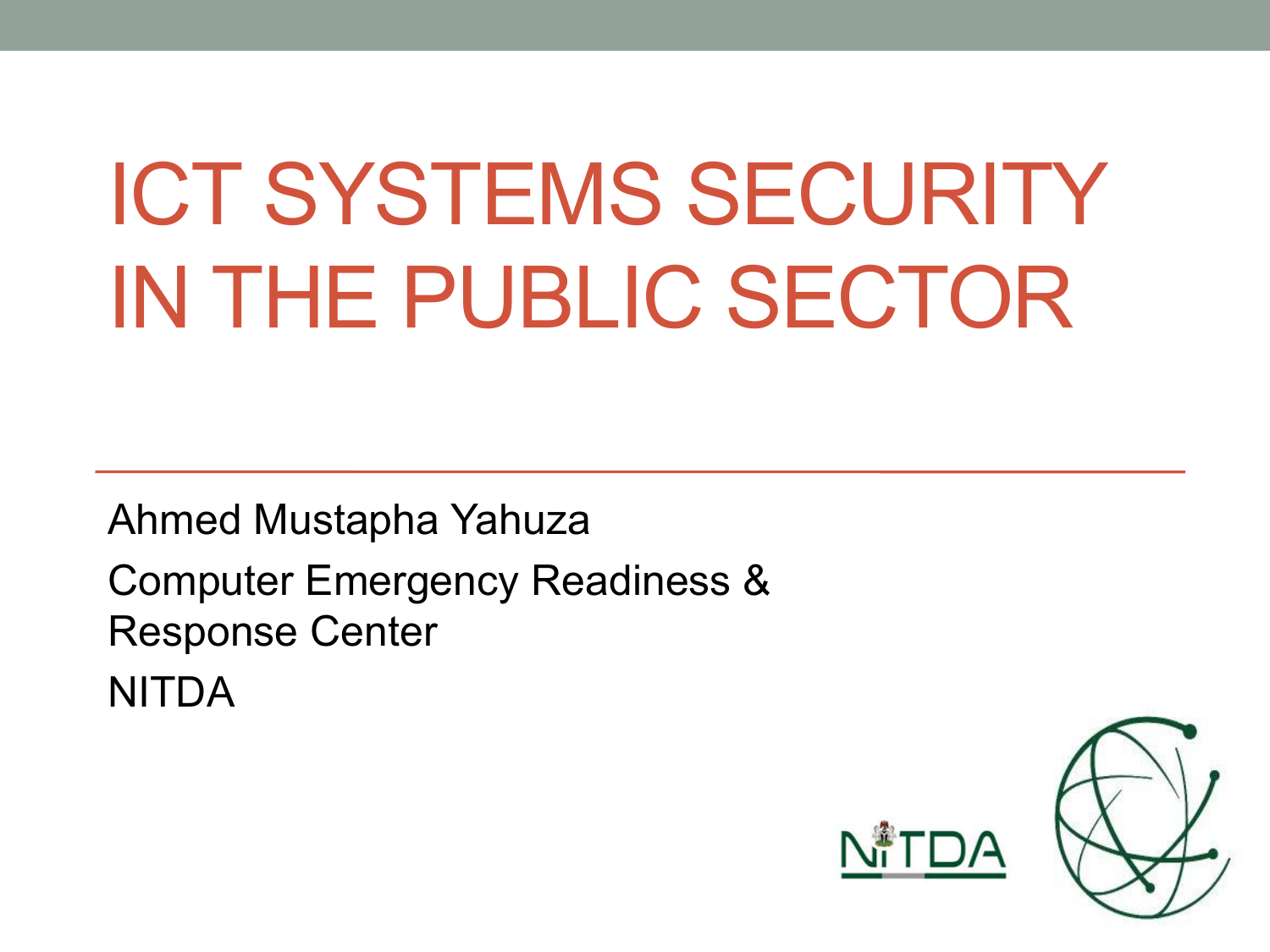#### ICT Systems in MDAs

ICT is the conduit used to deliver government services, interactions with citizens and other stakeholders and transactions with businesses.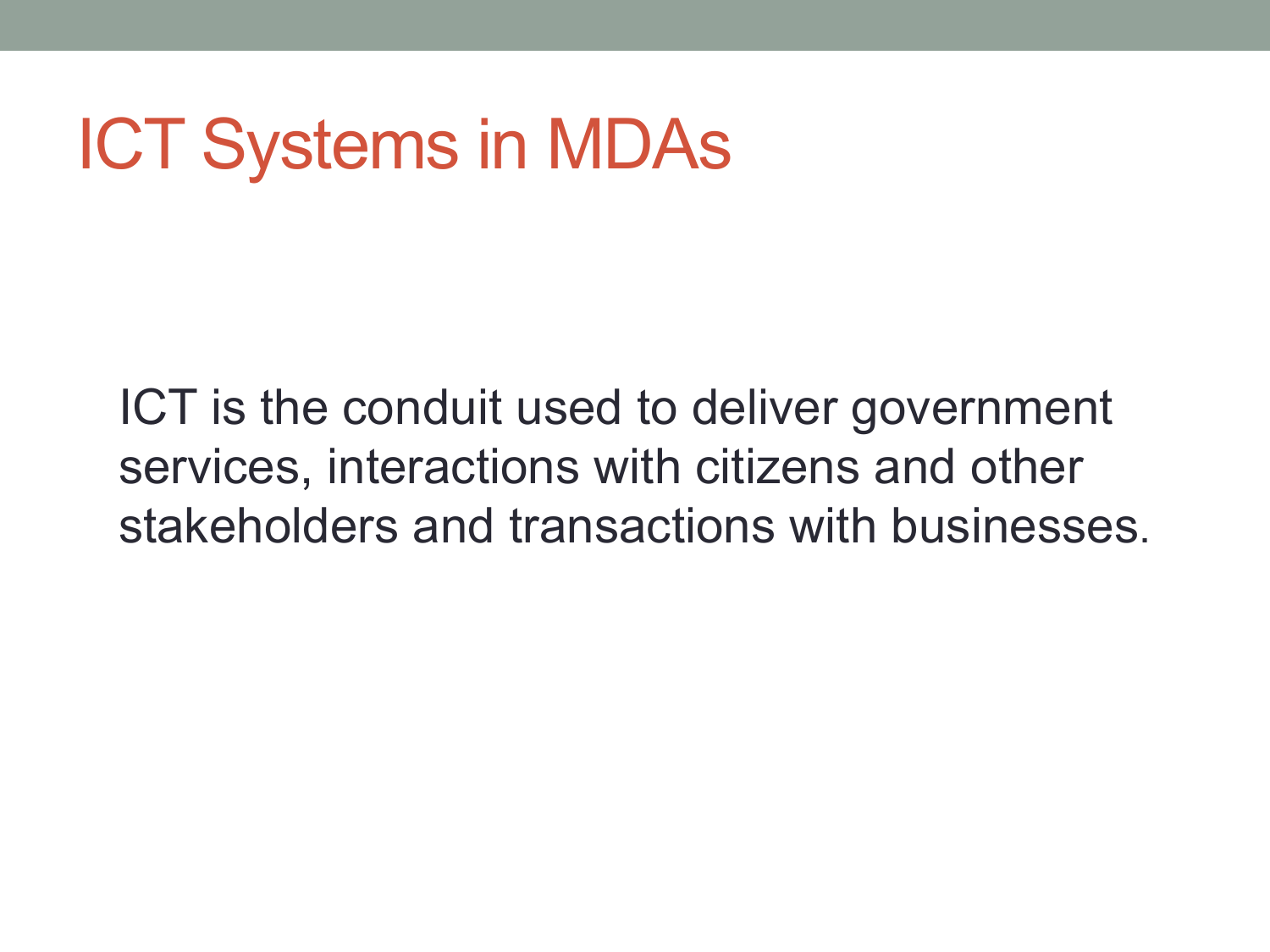#### ICT Assets in MDAs

- **Information:** Websites/ Portals, Corporate Email, Social Media, Desktop Publishing
- **Software,** such as computer programs
- **Physical assets**, such as computers, Local Area **Network**
- **Services:** Internet access, Data Management and **Queries**
- **People** and their qualifications and skills
- **Intangible**, such as reputation and image,Online **Meetings**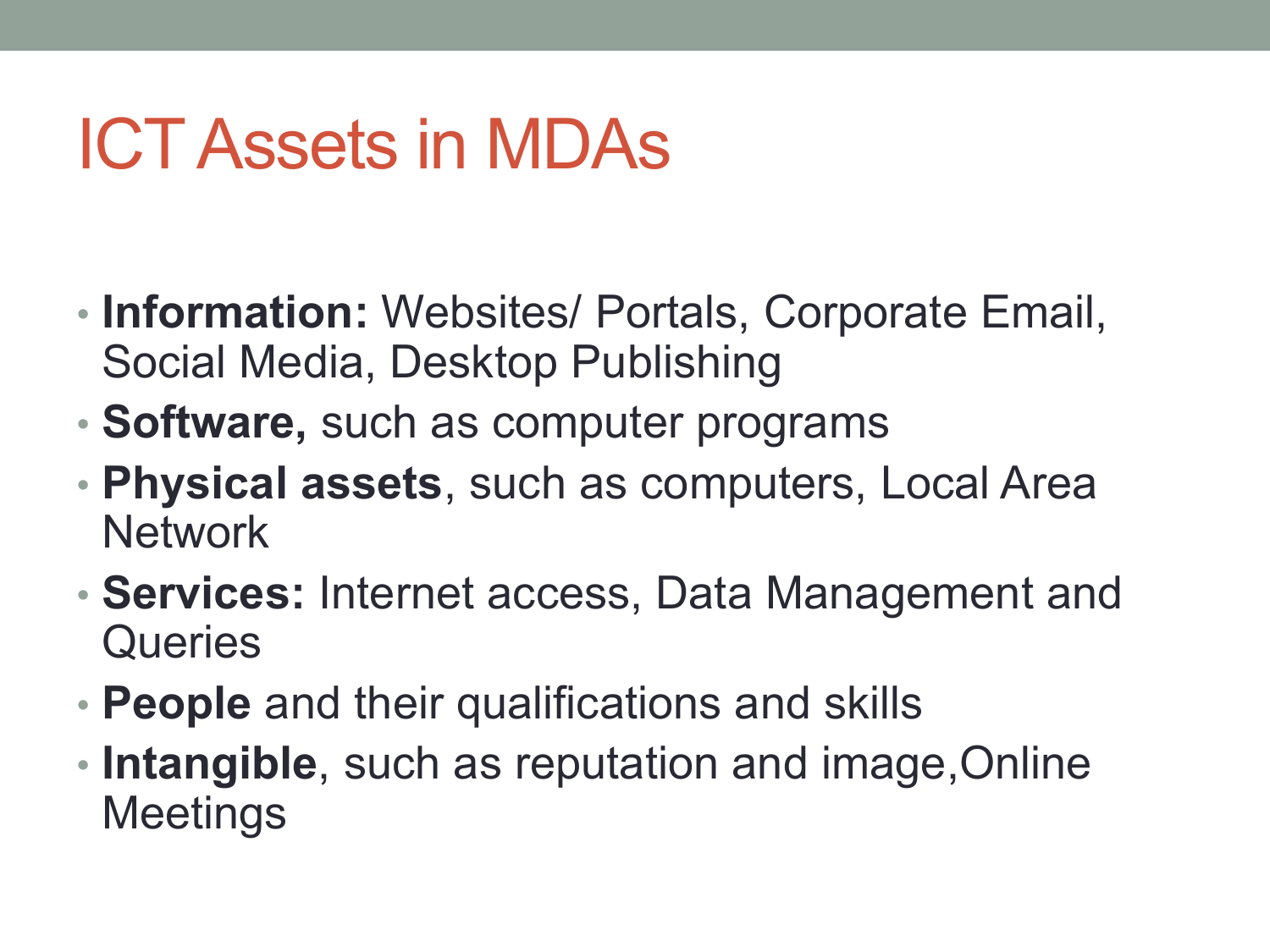#### .gov.ng Defacement stats



Highcharts.com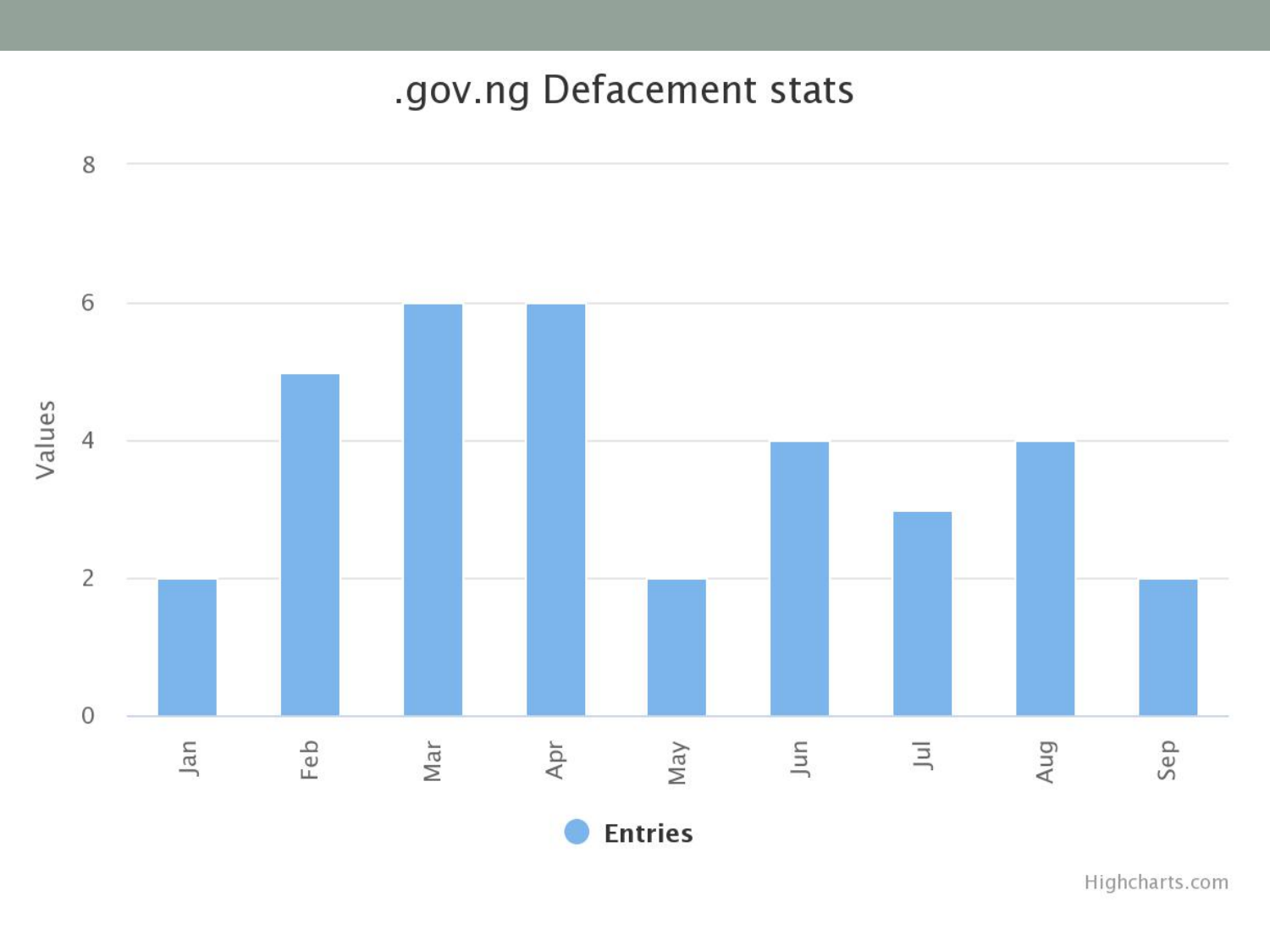#### NITDA Computer Emergency Center

G2G (Government to Government)

- Dissemination of cyber security advisories
- Incident handling, incident coordination and response support
- Education and training programs to support National cyber security needs and capacity building.
- Create and implement cyber security awareness

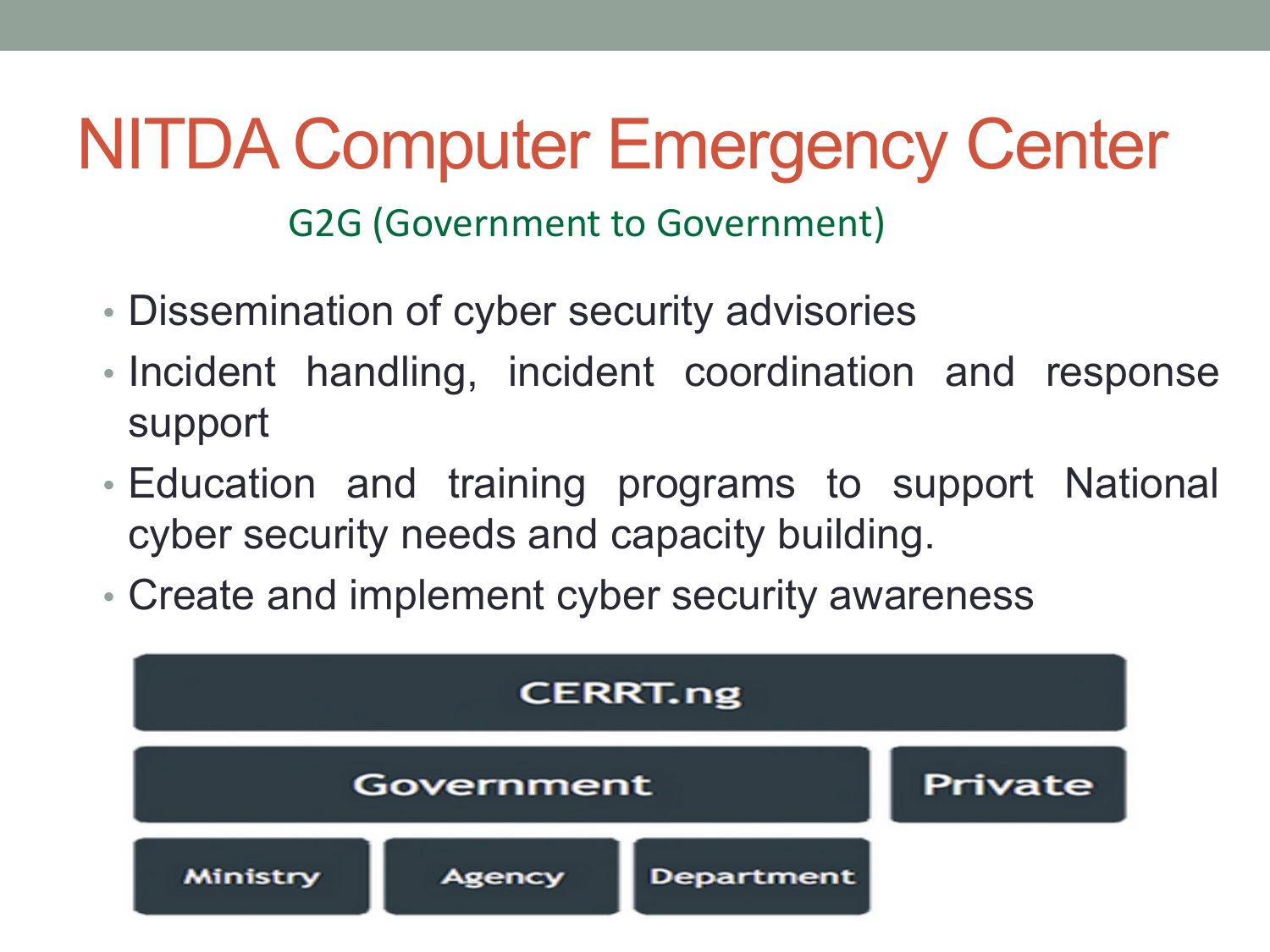#### Types of Cybercrime

- Phishing
- BVN Scams
- Bank Card Theft/ATM skimming
- Cyber theft/Banking fraud
- Cyber Pornography
- Software piracy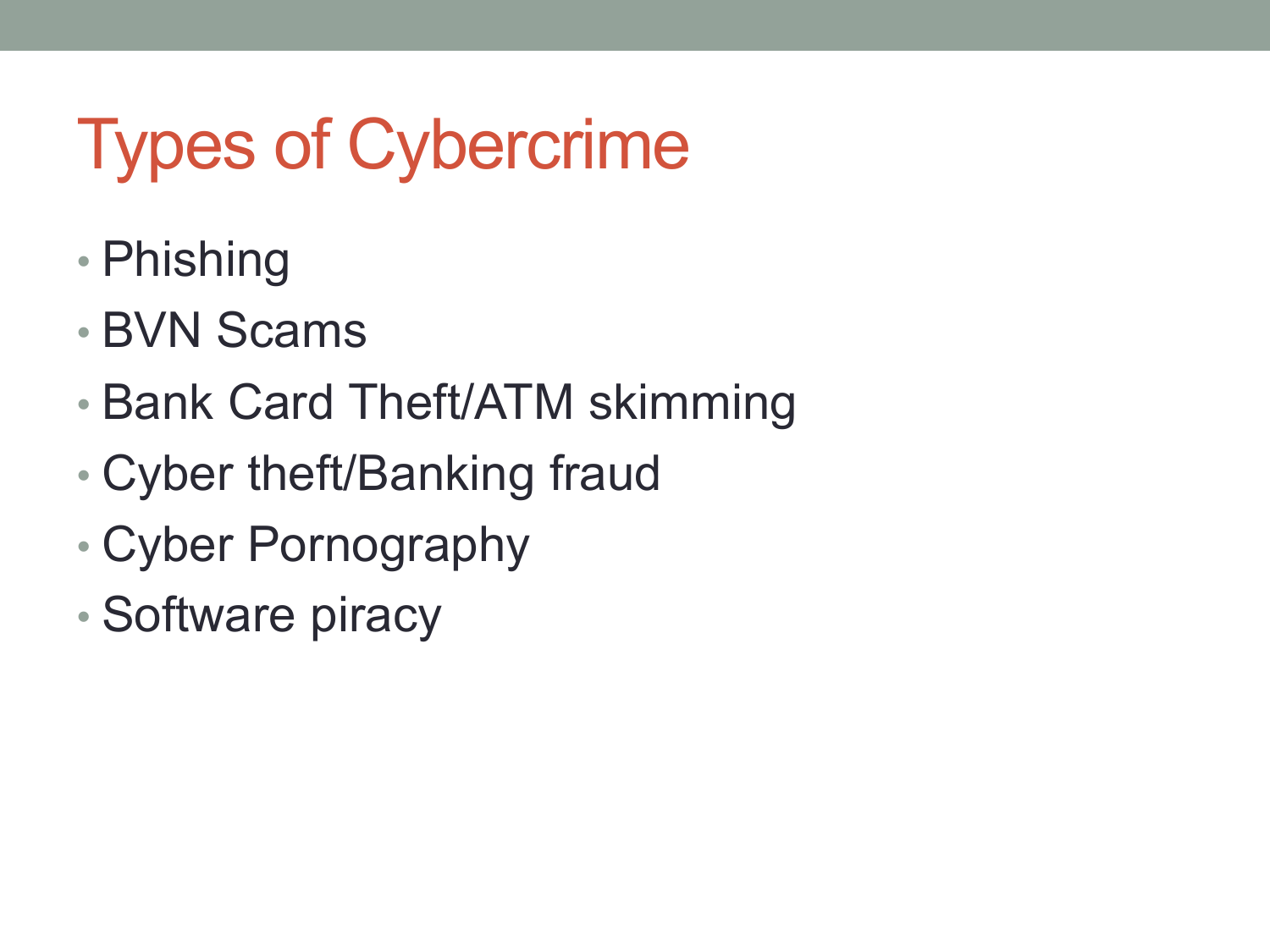#### Types of Cybercrime

- Fake Promos
- Cyber stalking, harassment and blackmailing scam
- Denial of service/Distributed denial of service
- Social Hijacking/Web jacking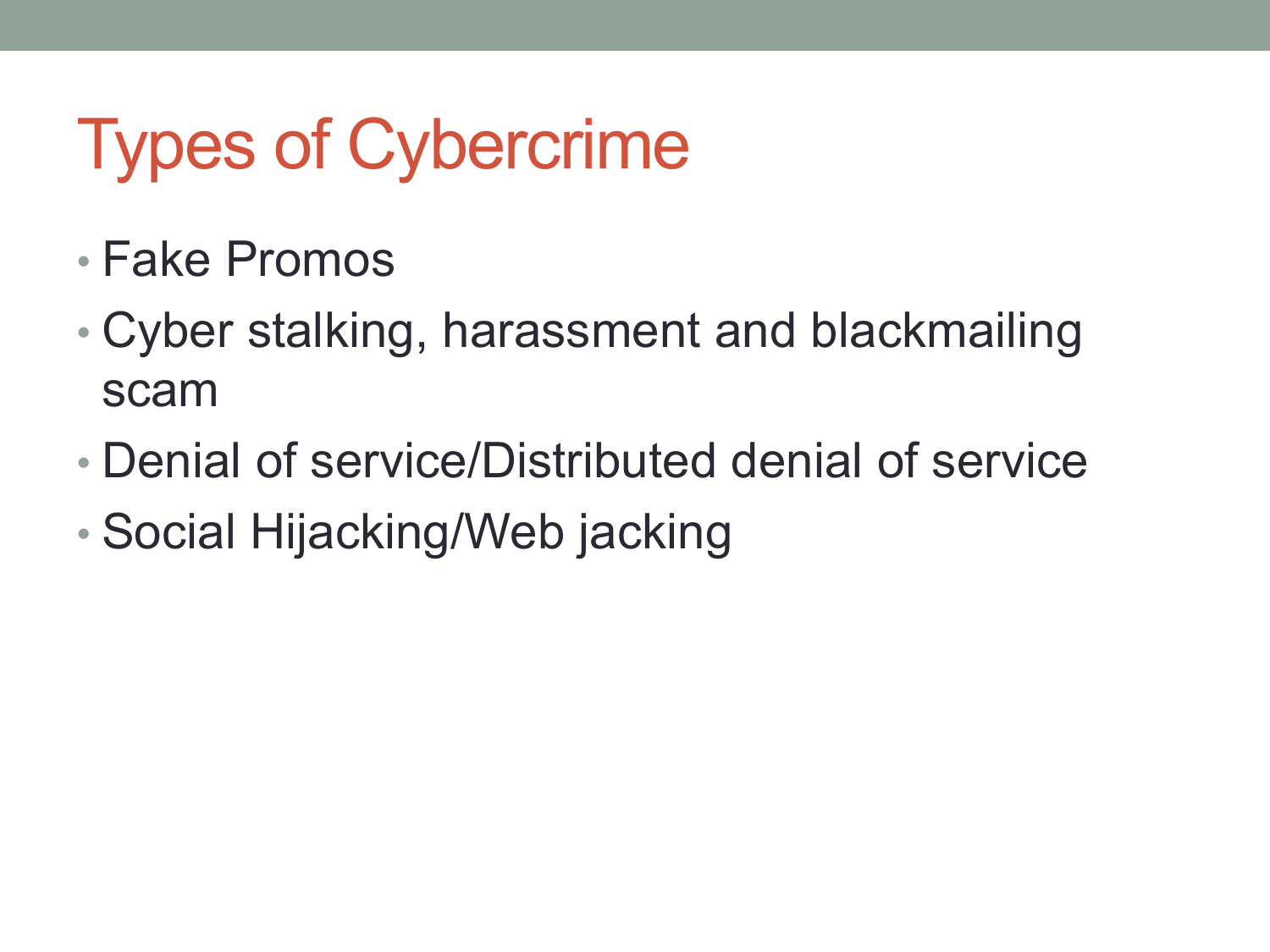#### Types of Cybercrime

- Sales fraud and forgery
- Data/Airtime time theft from service providers
- Nigerian-Prince (Beneficiary of a Will)
- Charity Funds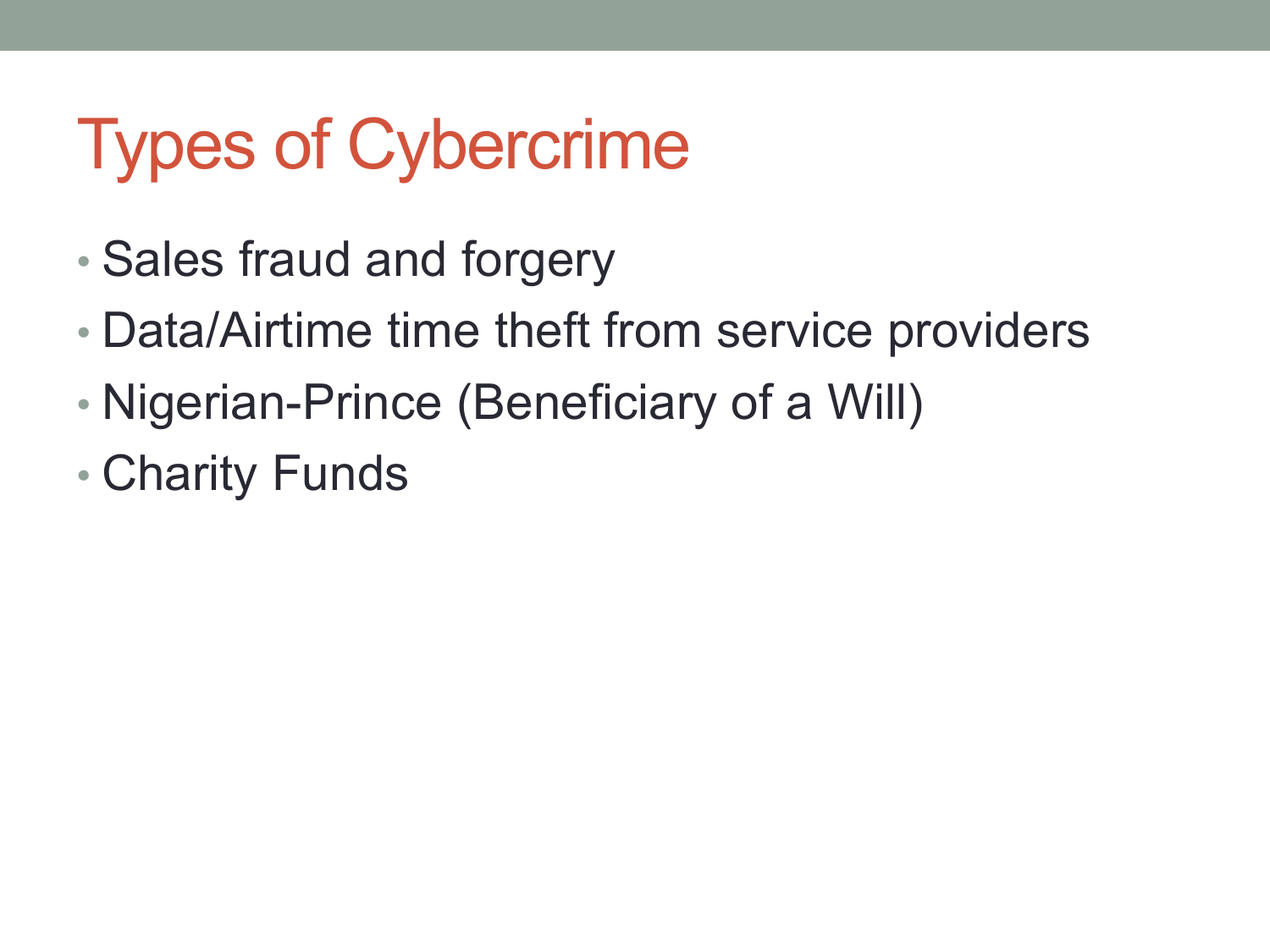**Quick assessment: Readiness for digital economy**

#### Complete the Assessment form



#### **https ://rb.gy/xkuj9a**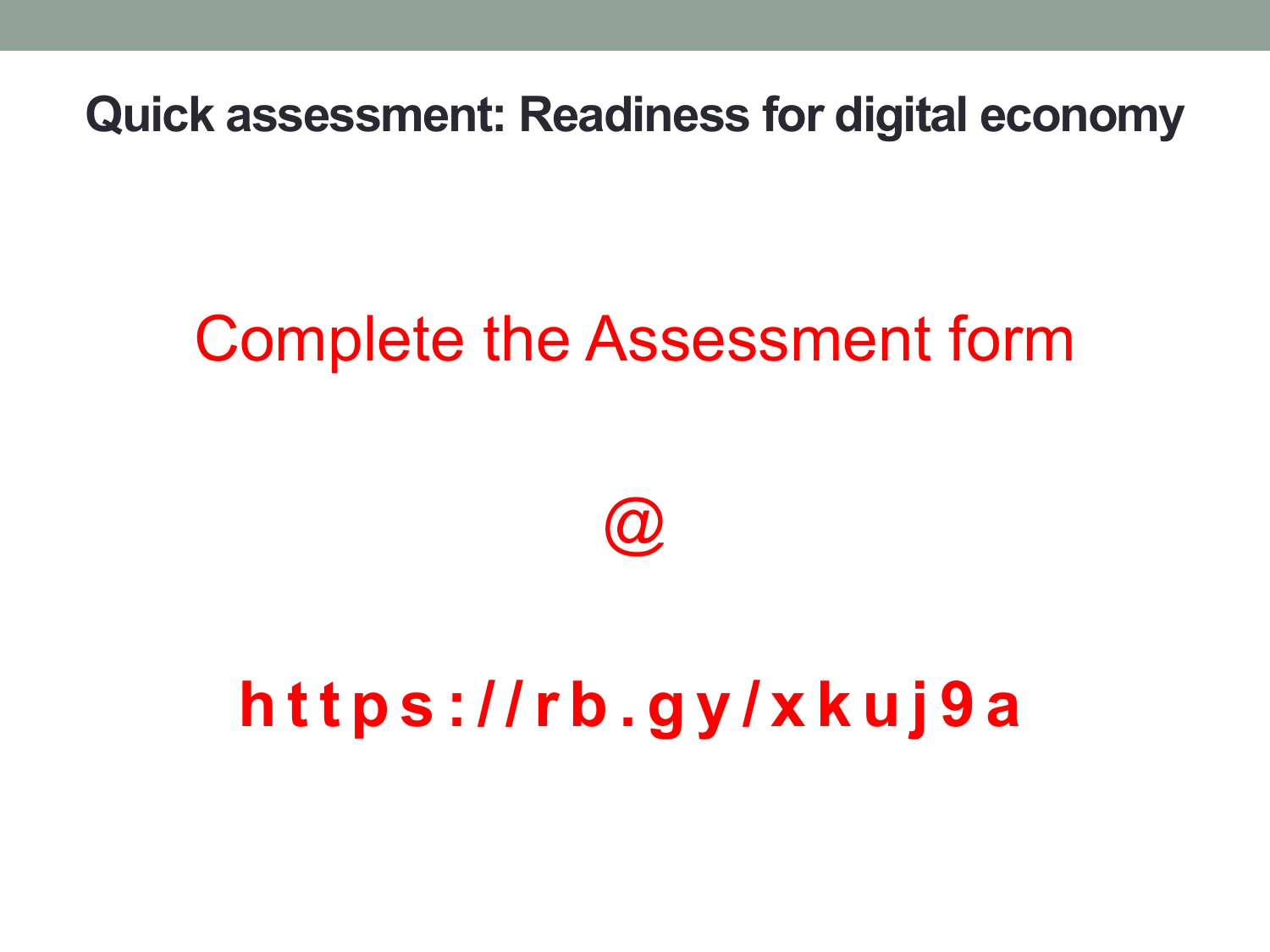#### Website Maturity Model

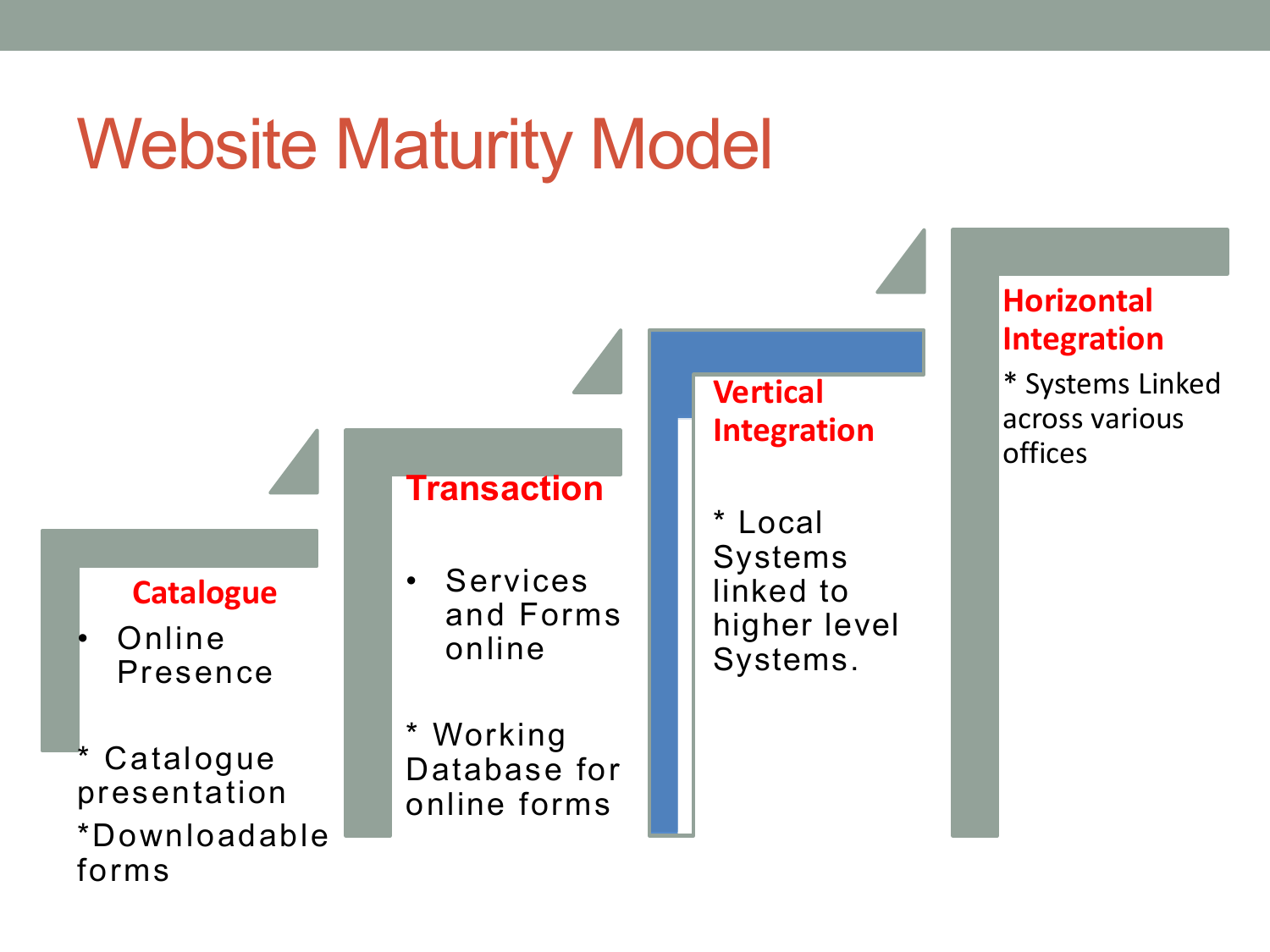#### Website Security Features

- Authentication
- Data Confidentiality
- Data Integrity
- Trust
- Non-repudiation
- User Anonymity
- Privacy
- User Location Traceability
- Auditability (Traceability)
- Security Dependencies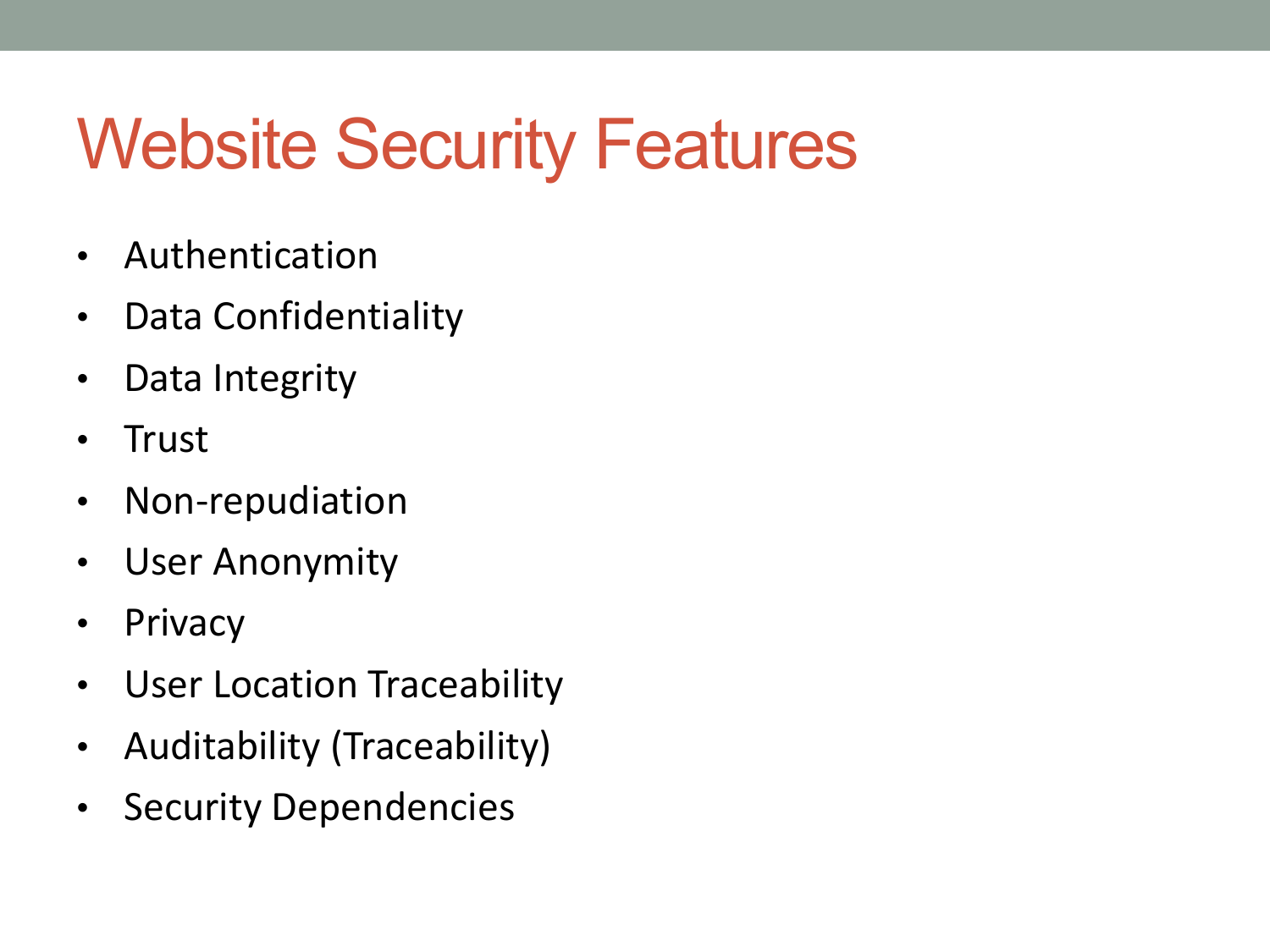#### Security Requirements for Websites

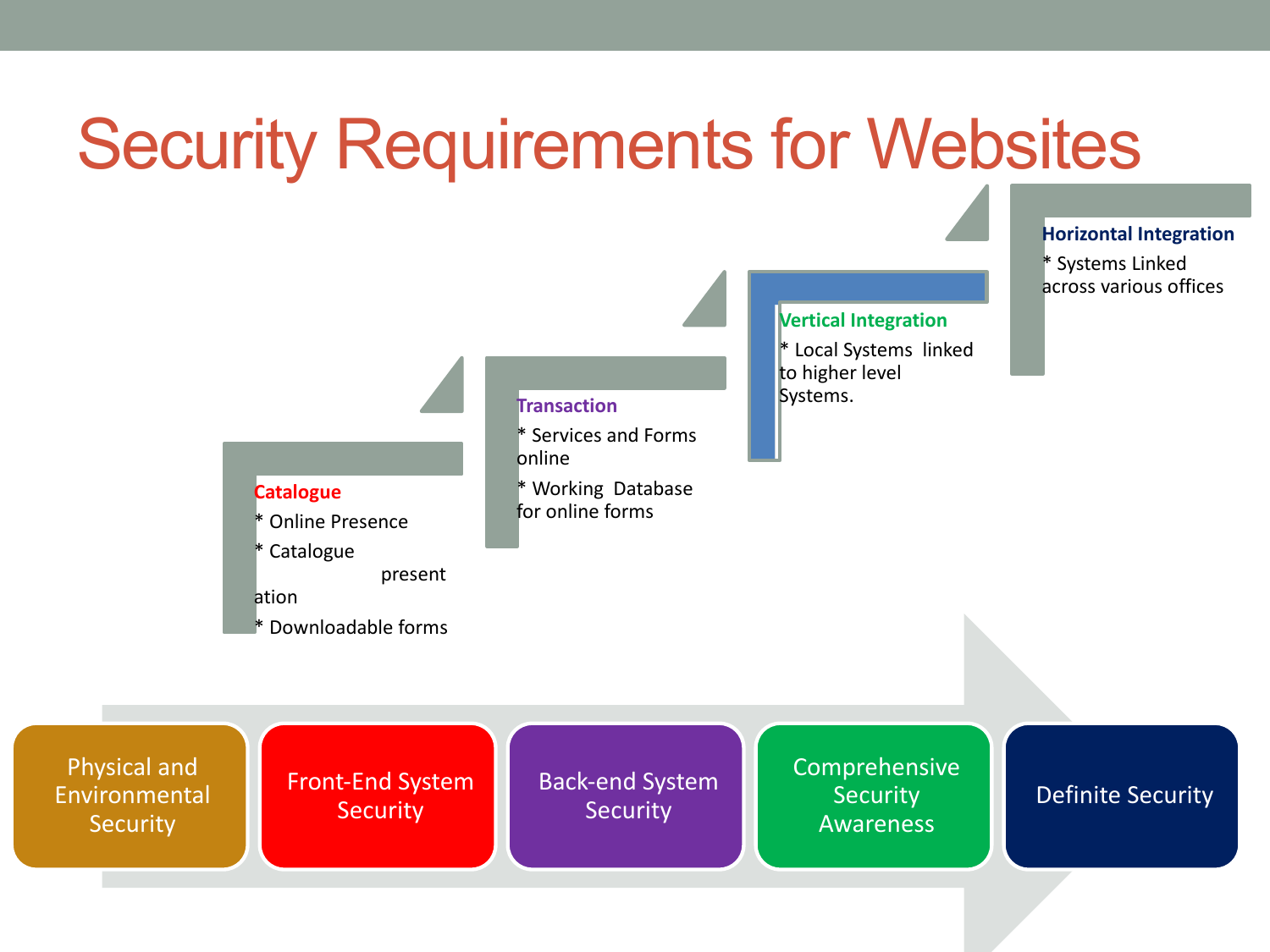

- Data Integrity The assurance that data has not been altered in an unauthorized manner
- Trust Confidence in the reliability and validity of an identity.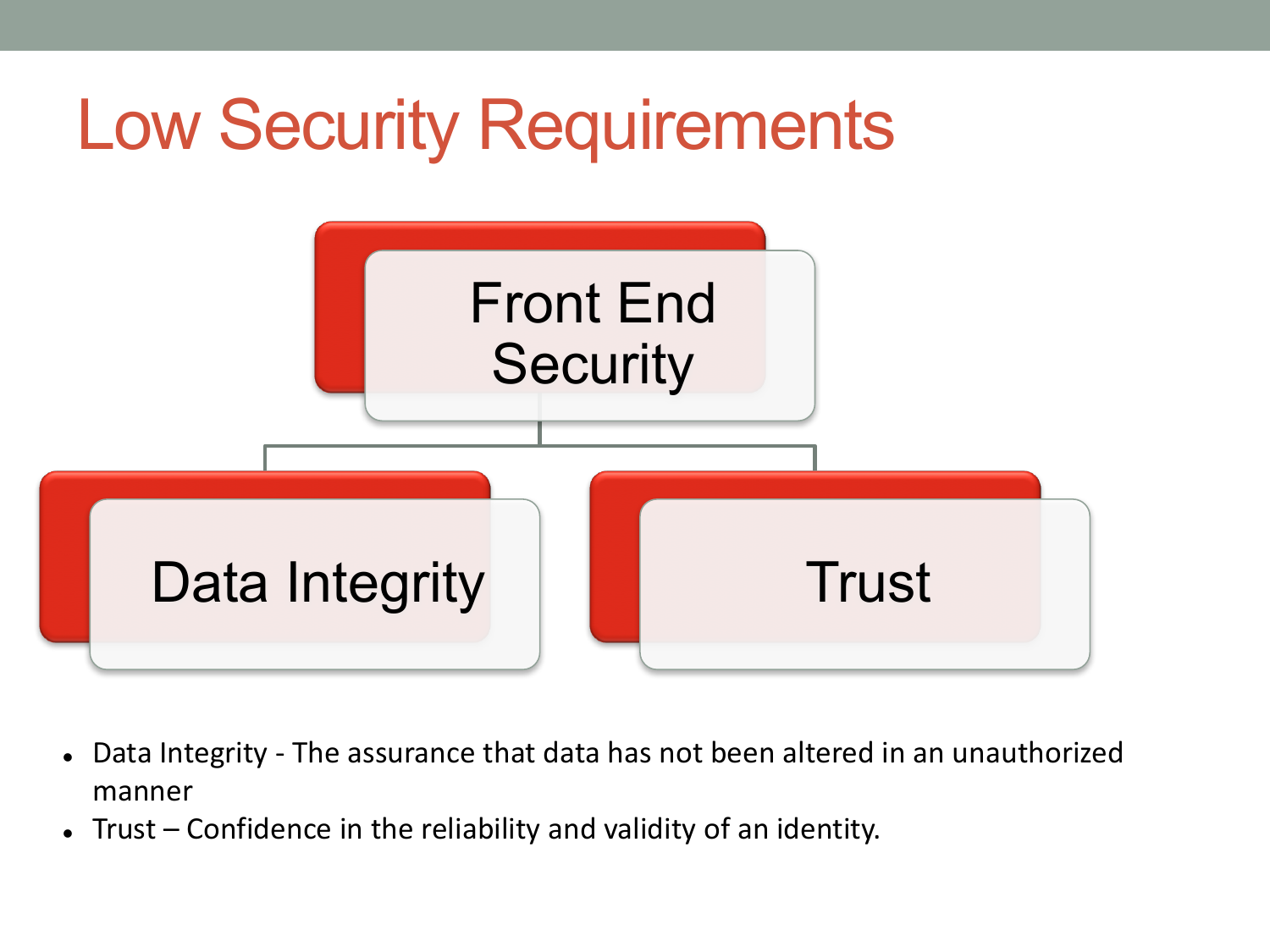#### **Medium Security Requirements**



- Authentication The process of verifying an identity claimed by or for an entity using credentials.
- Non-repudiation  $-$  Provision of undeniable proof of an action by an entity.
- Auditability (Traceability) The level to which transactions can be traced and audited through a system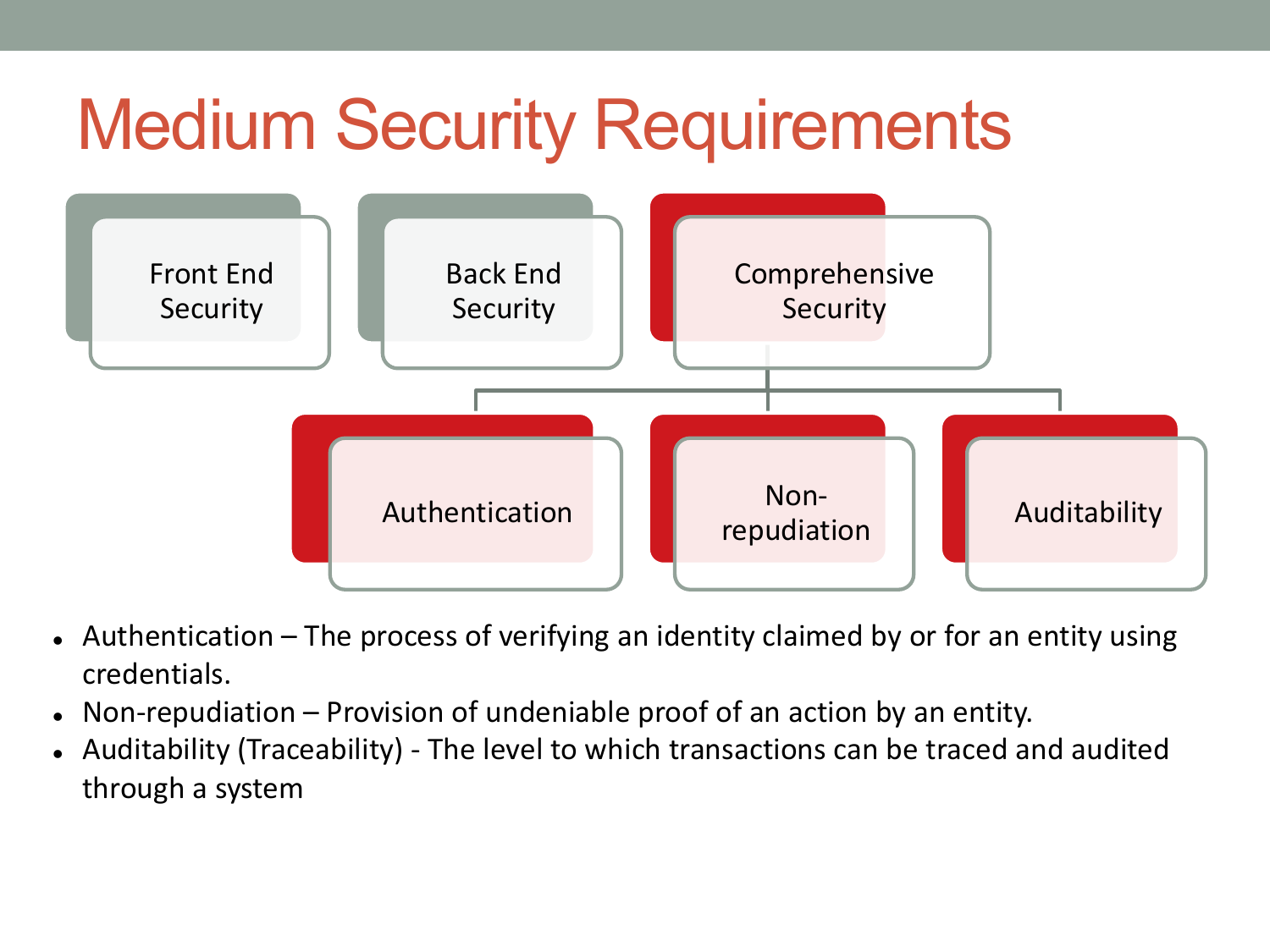# **High Security Requirements**

• Security Dependencies – Dependence on other service(s) in order to meet the above security requirements.

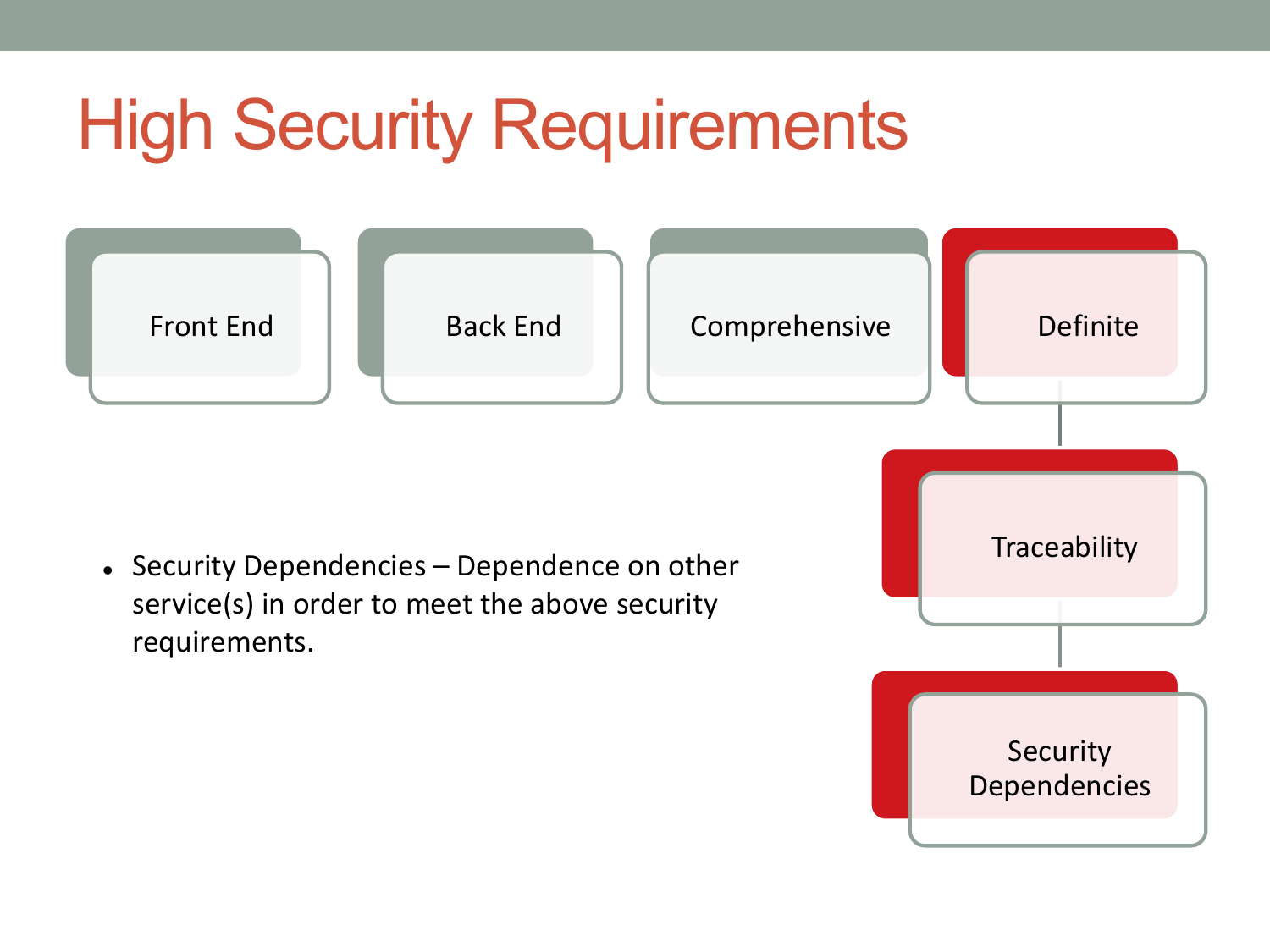#### Quick Recap

- ICT Systems in MDAs
- NITDA Computer Emergency Center
- Website Maturity Model
- Security Requirements for Websites

#### Next Line of Action??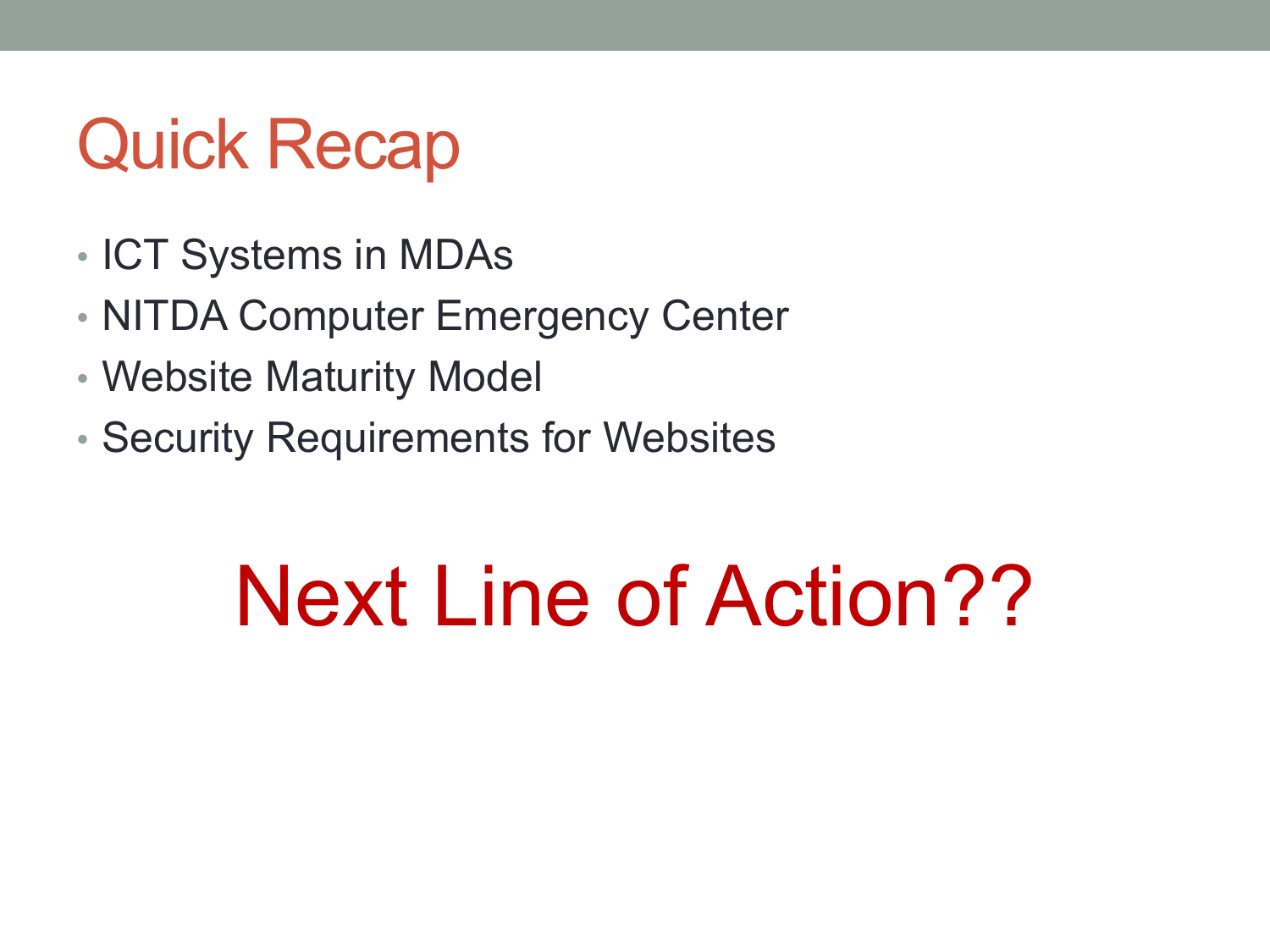#### 1. Risk Assessment

- Risk management enables critical information and communications technology (ICT) risks to be effectively identified, managed and governed.
- Clarify objectives for how ICT supports business outcomes
- Make sure critical ICT risks to service delivery are identified and effectively managed, avoiding operational surprises
- Prioritise the allocation of resources to areas of greatest risk
- Be more responsive to new and emerging ICT risks.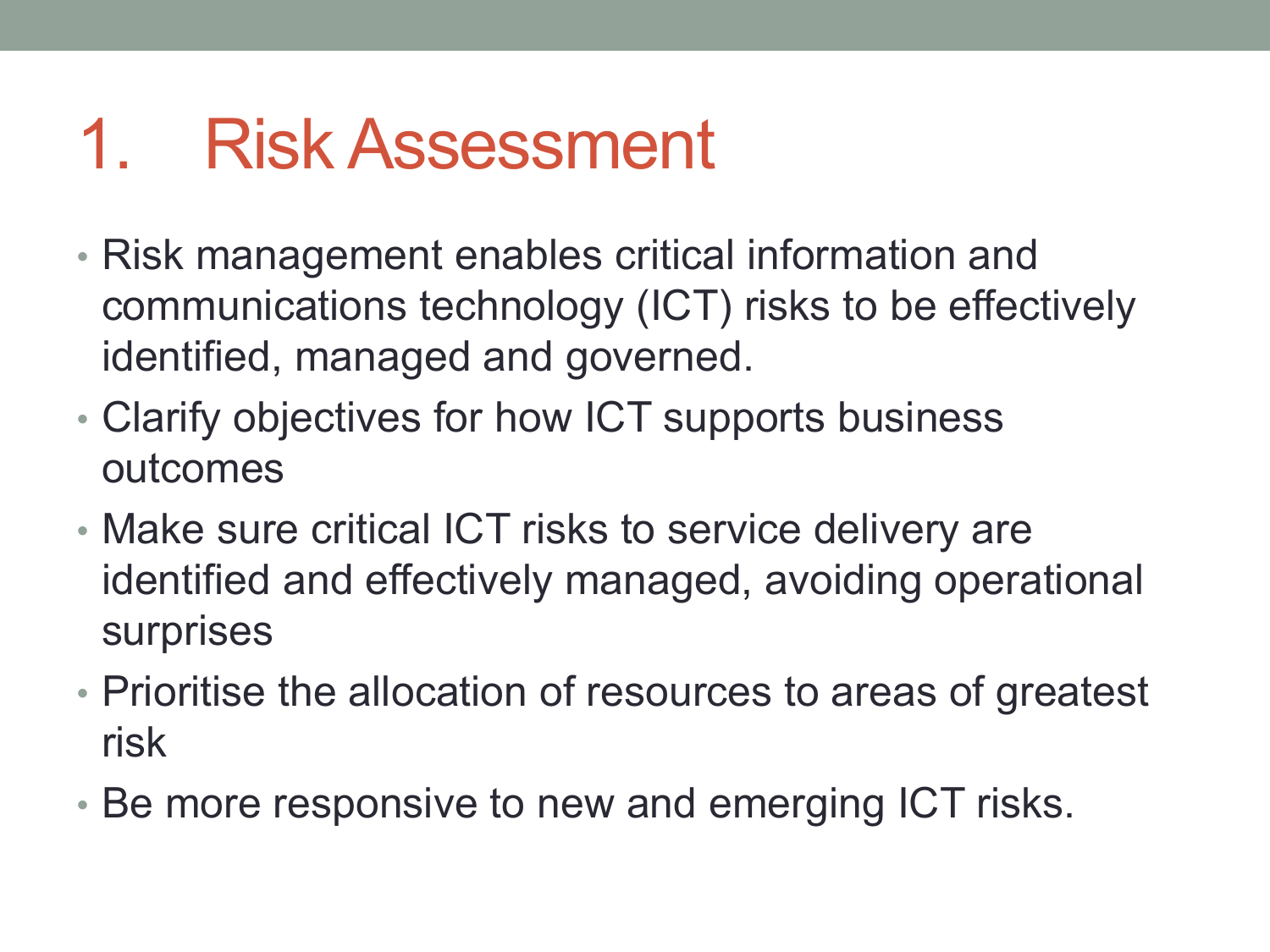#### Know your online presence

- site:\*xyz.gov.ng
	- Expired sub domains
	- No content (unused) pages
	- Internal documents.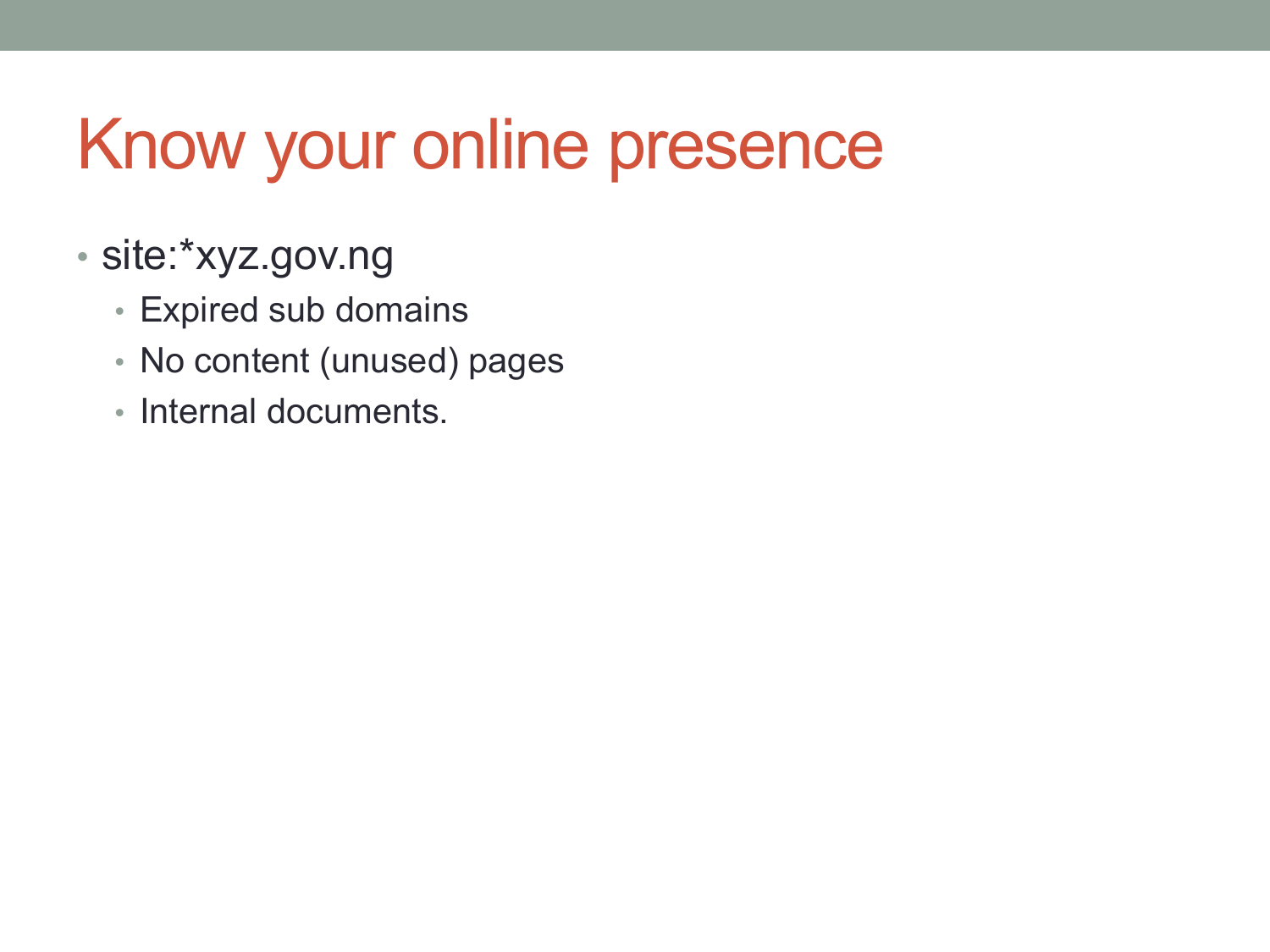#### 2. Leadership and commitment

• Leadership and commitment

Top management shall demonstrate leadership and commitment with respect to the information security management system by: a) ensuring the information security policy and the information security objectives are established and are compatible with the strategic direction of the organization;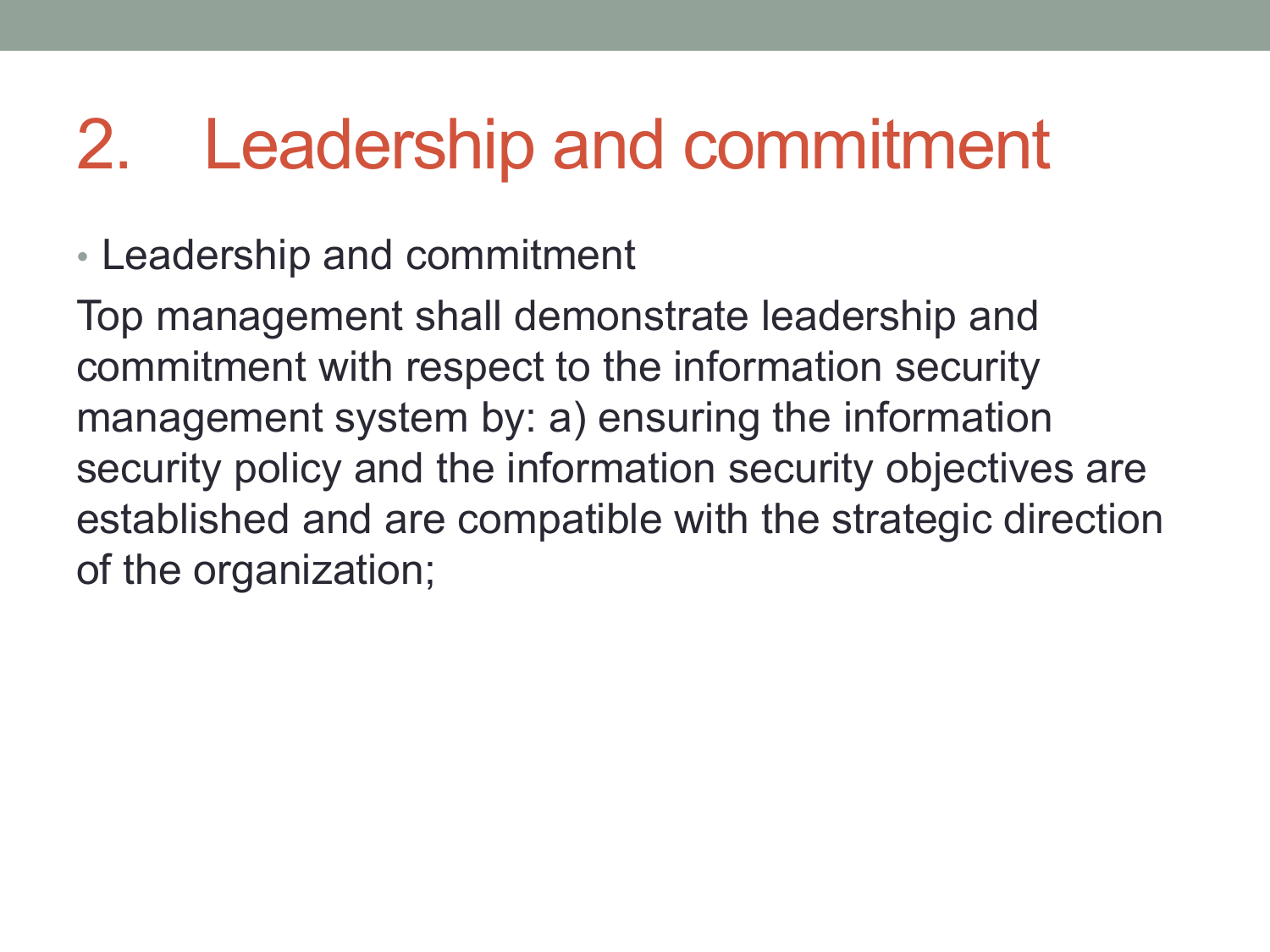#### **Policy**

- Policy Top management shall establish an information security policy that:
- is appropriate to the purpose of the organization;
- be available as documented information;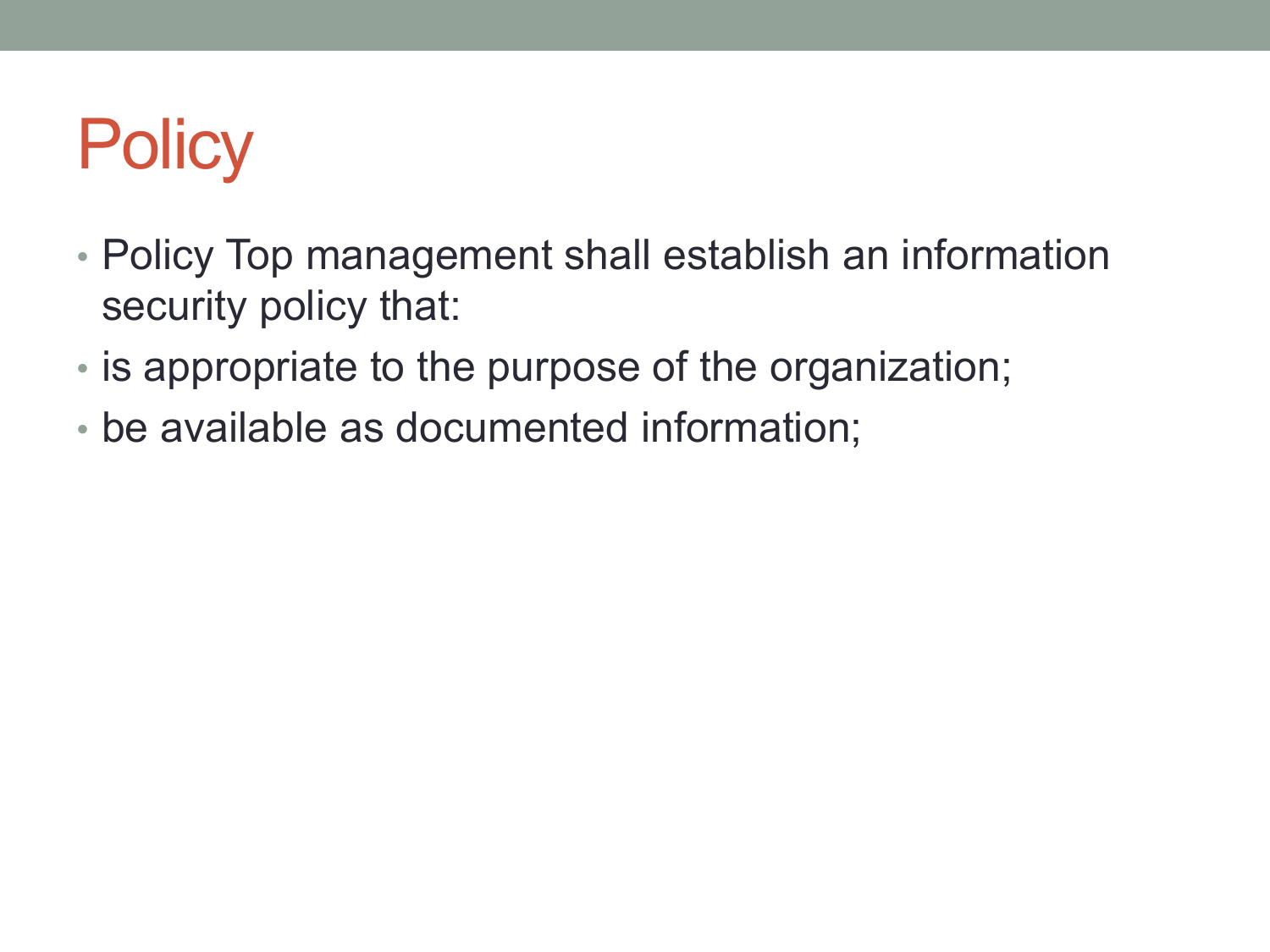#### 3. Organizational roles, responsibilities and authorities

• Top management shall ensure that the responsibilities and authorities for roles relevant to information security are assigned and communicated.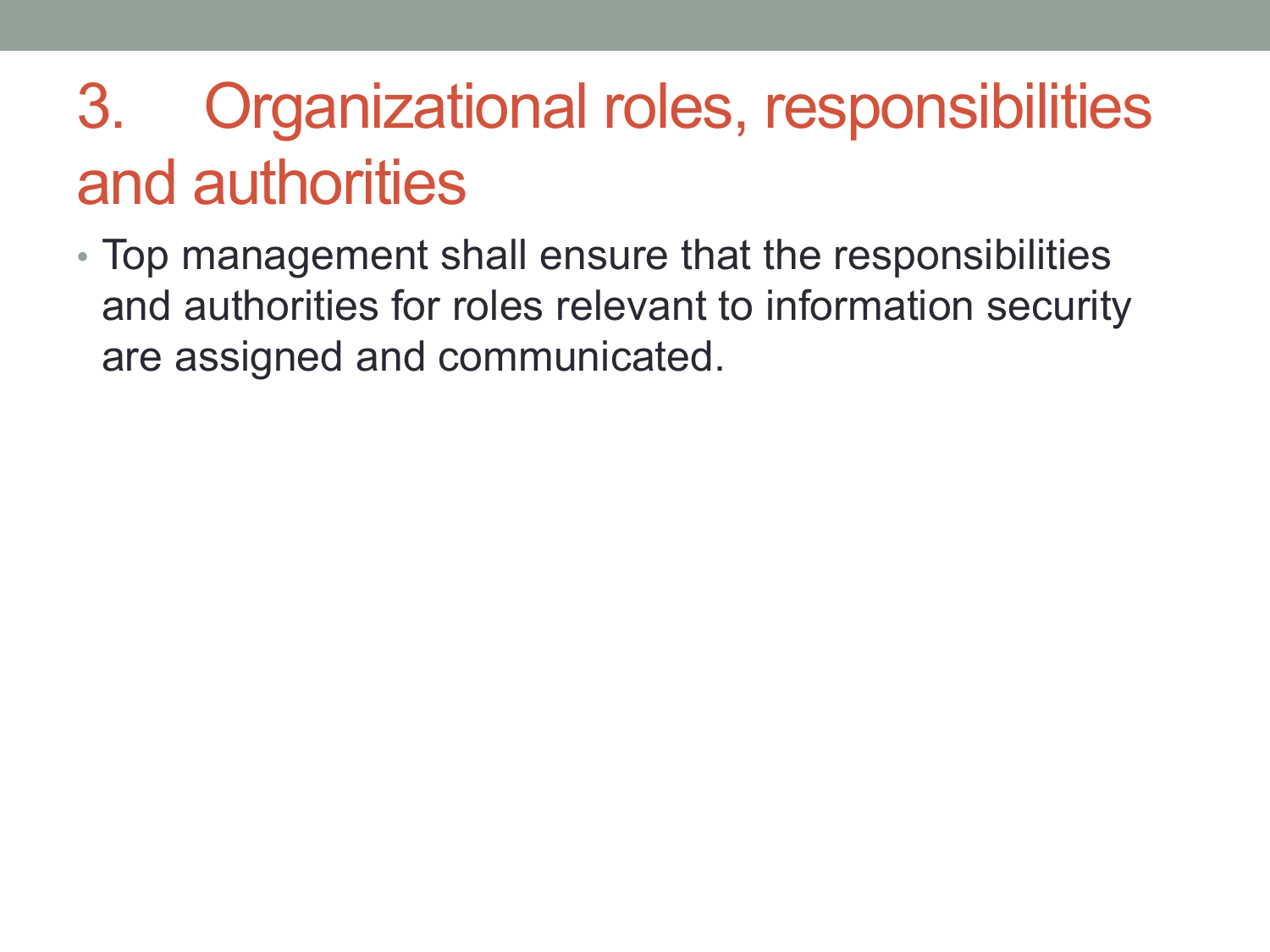#### 4. Support

- Resources: Determine and provide the resources needed for the establishment, implementation, maintenance and continual improvement of the information security management system.
- Competence: Determine the requirement competency and ensure that these persons are competent on the basis of appropriate education, training, or experience.
- Awareness: Persons doing work under the organization's control shall be aware of the information security policy.